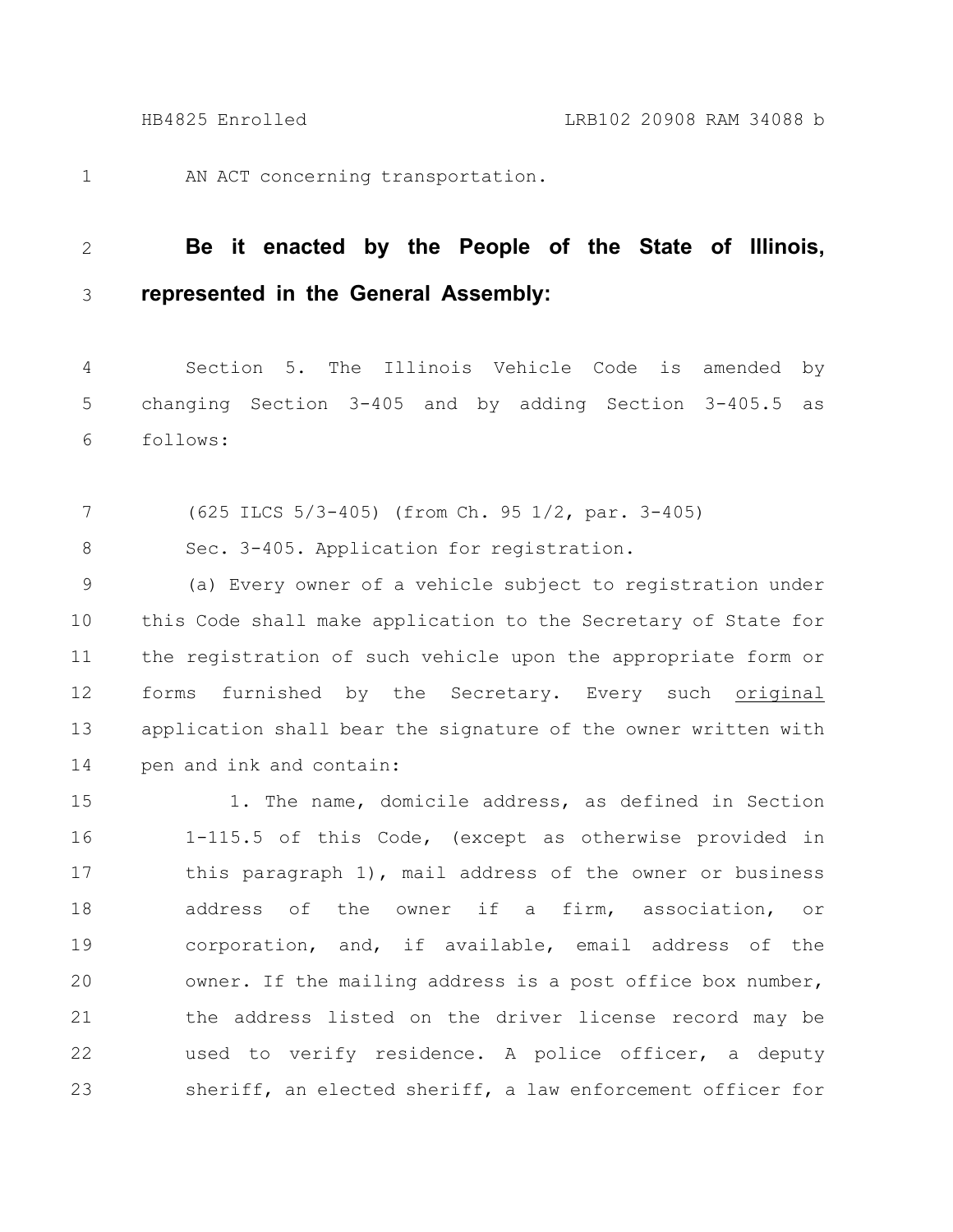HB4825 Enrolled - 2 - LRB102 20908 RAM 34088 b

the Illinois State Police, a fire investigator, a state's attorney, an assistant state's attorney, a state's attorney special investigator, or a judicial officer may elect to furnish the address of the headquarters of the governmental entity, police district, or business address where he or she works instead of his or her domicile address, in which case that address shall be deemed to be his or her domicile address for all purposes under this Chapter 3. The spouse and children of a person who may elect under this paragraph 1 to furnish the address of the headquarters of the government entity, police district, or business address where the person works instead of the person's domicile address may, if they reside with that person, also elect to furnish the address of the headquarters of the government entity, police district, or business address where the person works as their domicile address, in which case that address shall be deemed to be their domicile address for all purposes under this Chapter 3. In this paragraph 1: (A) "police officer" has the meaning ascribed to "policeman" in Section 10-3-1 of the Illinois Municipal Code; (B) "deputy sheriff" means a deputy sheriff appointed under Section 3-6008 of the Counties Code; (C) "elected sheriff" means a sheriff commissioned pursuant to Section 3-6001 of the Counties Code; (D) "fire investigator" means a person classified as a peace officer under the Peace Officer Fire Investigation 1 2 3 4 5 6 7 8 9 10 11 12 13 14 15 16 17 18 19 20 21 22 23 24 25 26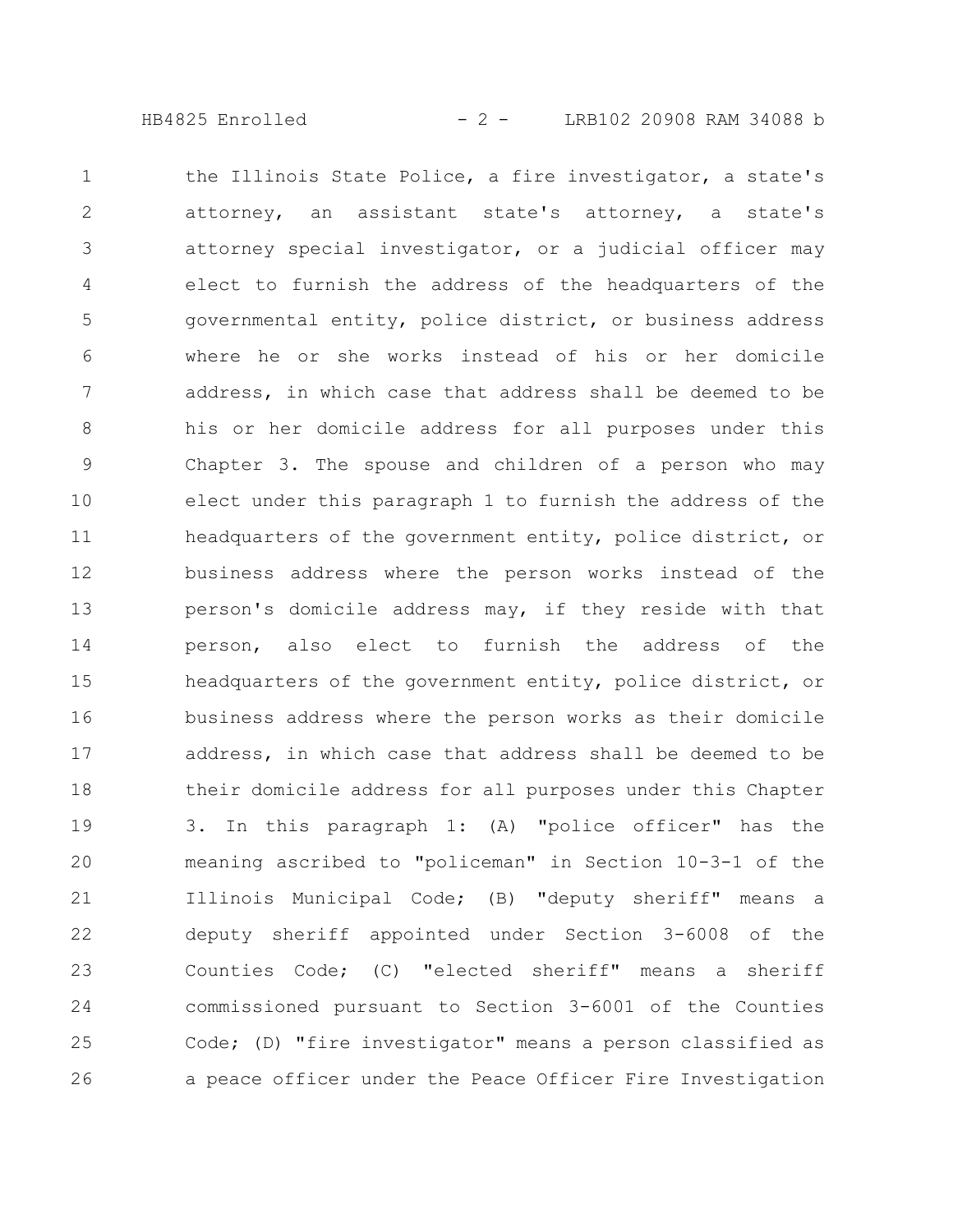HB4825 Enrolled - 3 - LRB102 20908 RAM 34088 b

Act; (E) "state's attorney", "assistant state's attorney", and "state's attorney special investigator" mean a state's attorney, assistant state's attorney, and state's attorney special investigator commissioned or appointed under Division 3-9 of the Counties Code; and (F) "judicial officer" has the meaning ascribed to it in Section 1-10 of the Judicial Privacy Act. 1 2 3 4 5 6 7

2. A description of the vehicle, including such information as is required in an application for a certificate of title, determined under such standard rating as may be prescribed by the Secretary. 8 9 10 11

3. (Blank).

12

3.5. A space for a voluntary disclosure of a condition that impedes effective communication under Section 3-405.5. 13 14 15

4. Such further information as may reasonably be required by the Secretary to enable him to determine whether the vehicle is lawfully entitled to registration and the owner entitled to a certificate of title. 16 17 18 19

5. An affirmation by the applicant that all information set forth is true and correct. If the application is for the registration of a motor vehicle, the applicant also shall affirm that the motor vehicle is insured as required by this Code, that such insurance will be maintained throughout the period for which the motor vehicle shall be registered, and that neither the owner, 20 21 22 23 24 25 26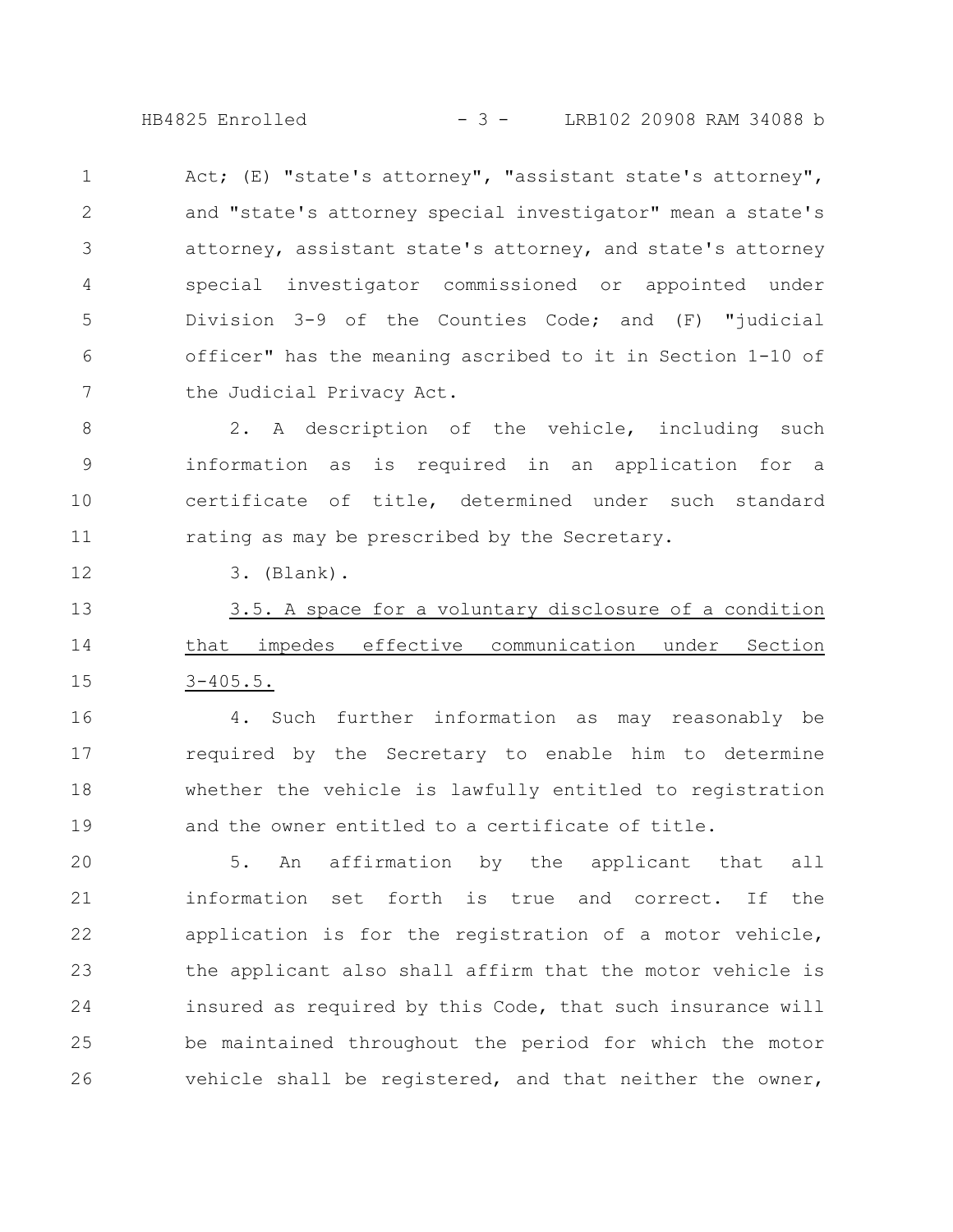HB4825 Enrolled - 4 - LRB102 20908 RAM 34088 b

nor any person operating the motor vehicle with the owner's permission, shall operate the motor vehicle unless the required insurance is in effect. If the person signing the affirmation is not the sole owner of the vehicle, such person shall be deemed to have affirmed on behalf of all the owners of the vehicle. If the person signing the affirmation is not an owner of the vehicle, such person shall be deemed to have affirmed on behalf of the owner or owners of the vehicle. The lack of signature on the application shall not in any manner exempt the owner or owners from any provisions, requirements or penalties of this Code. 1 2 3 4 5 6 7 8 9 10 11 12

(b) When such application refers to a new vehicle purchased from a dealer the application shall be accompanied by a Manufacturer's Statement of Origin from the dealer, and a statement showing any lien retained by the dealer. 13 14 15 16

(Source: P.A. 102-538, eff. 8-20-21.) 17

18

(625 ILCS 5/3-405.5 new)

Sec. 3-405.5. Registration by an owner with a condition that impedes effective communication. 19 20

(a) An application for registration must provide space where the applicant voluntarily may indicate that the applicant, child of the applicant, or other approved driver of the registered vehicle has a health condition or disability that may impede effective communication with a peace officer. 21 22 23 24 25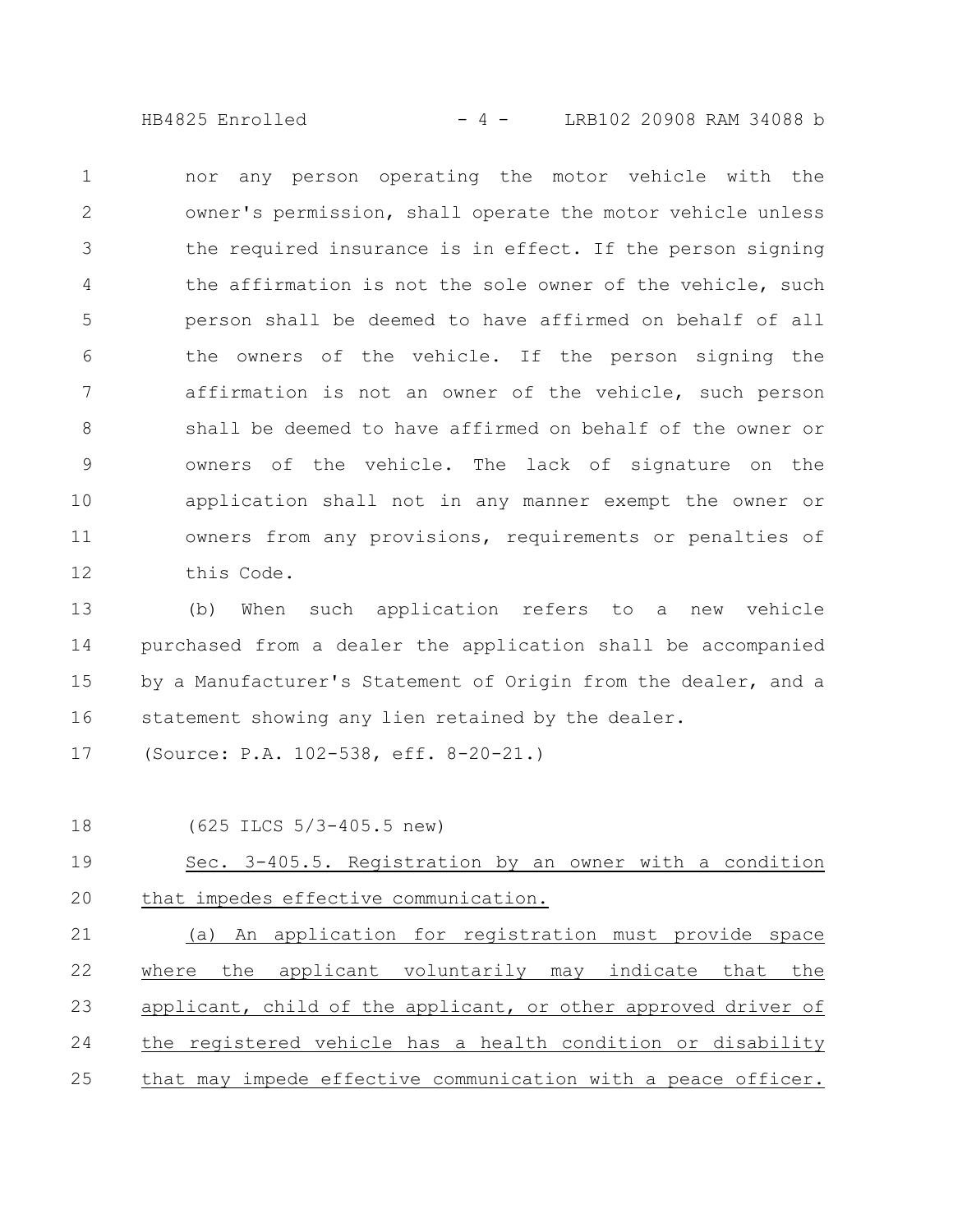HB4825 Enrolled - 5 - LRB102 20908 RAM 34088 b

The application shall include a checklist of common health conditions and disabilities that impede effective communication from which the applicant may select. The checklist shall also include a blank space for the applicant to specify a condition that is not listed. The Secretary of State may request from a person who makes an indication under this subsection verification of a condition in the form of: 1 2 3 4 5 6 7

(1) for a physical health condition, a written statement from a licensed physician; or 8 9

(2) for a mental health condition, a written statement from a licensed physician, a licensed psychologist, or a nonphysician mental health professional. 10 11 12

(b) The Secretary shall provide to the Illinois State Police the vehicle registration information of a person who indicated on an application under subsection (a) that the person, child of the person, or other approved driver of the registered vehicle has a health condition or disability that may impede effective communication. The Secretary may not provide to the Illinois State Police information that shows the person's specific health condition or disability, or that of another approved driver of the registered vehicle, unless the person authorizes the disclosure of the specific health condition or disability. 13 14 15 16 17 18 19 20 21 22 23

(c) The Illinois State Police shall establish a system to include information received under subsection (b) in the statewide Law Enforcement Agencies Data System for the purpose 24 25 26